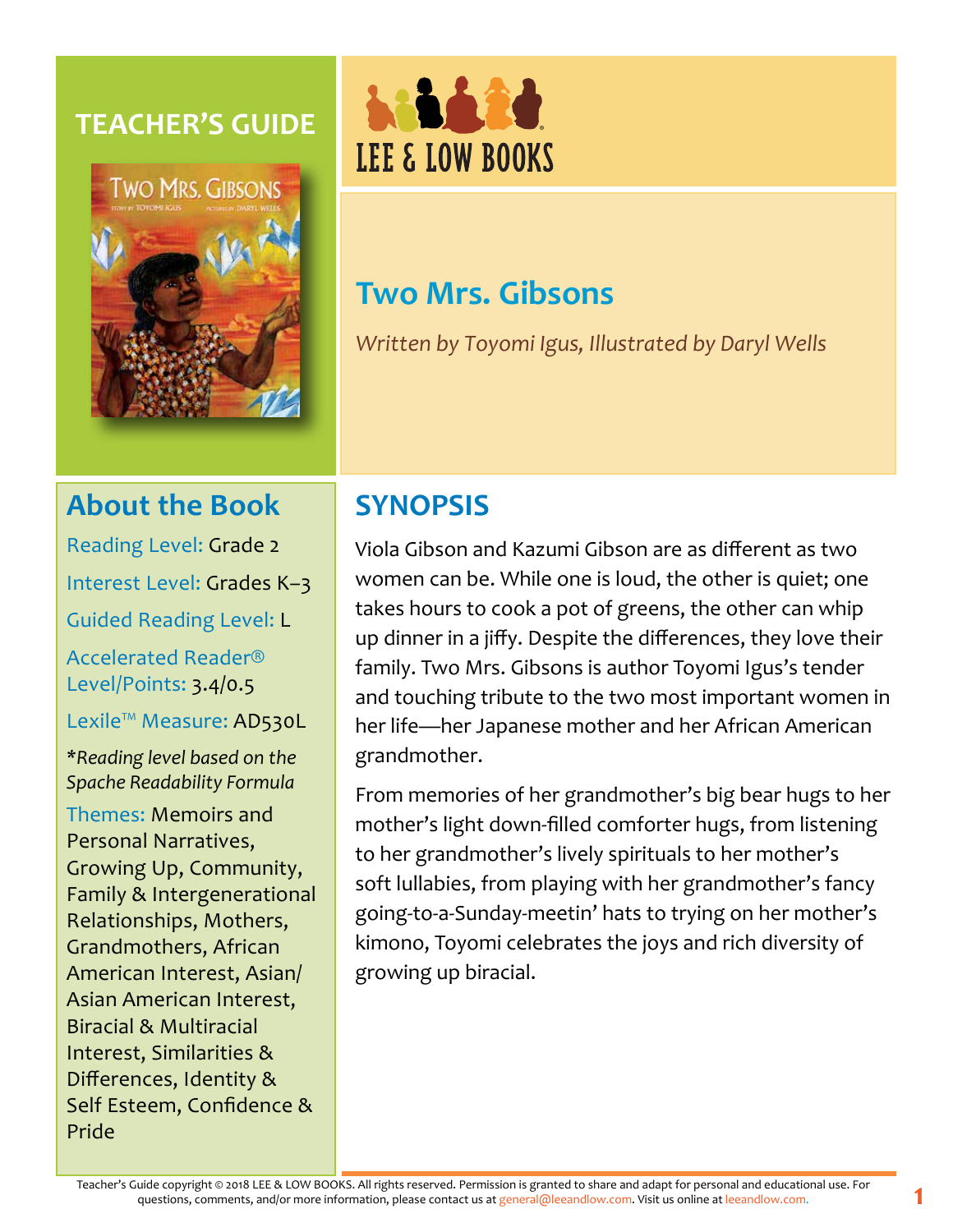## **BACKGROUND**

*From the Author:* When I was a little girl—long before I ever thought of becoming a writer—my family lived for a time at my grandmother's house in Cedar Rapids, Iowa. While my father went to law school, my mother, Kazumi Tamori Gibson, and my grandmother, Viola Alice Willis Gibson, took care of us. This is a story about that time and about the two most important women in my life—one who was Japanese and another who was African American. Whenever I start to think that the many problems people have with one another will never be resolved, I remember my two Mrs. Gibsons, who showed me that love can overcome all differences and transcend all boundaries.

*—Toyomi Igus*

*Multiracial in the United States:* The Census Bureau began allowing people to select more than one racial category to describe themselves in 2000. The U.S. Census Bureau in 2013 shows about 9 million Americans chose two or more racial categories when asked about their race (Pew Research Center). [\(http://www.pewsocialtrends.](http://www.pewsocialtrends.org/2015/06/11/multiracial-in-america/) [org/2015/06/11/multiracial-in-america/](http://www.pewsocialtrends.org/2015/06/11/multiracial-in-america/)) According to the U.S. Census Bureau, the top three states with the most people self-identifying as multiracial are California, New York, and Texas. [\(https://www.](https://www.census.gov/newsroom/releases/archives/race/cb12-182.html) [census.gov/newsroom/releases/archives/race/](https://www.census.gov/newsroom/releases/archives/race/cb12-182.html) [cb12-182.html\)](https://www.census.gov/newsroom/releases/archives/race/cb12-182.html) One famous person who identifies as multiracial who students should recognize is President Barack Obama.

## **BEFORE READING**

#### **Prereading Focus Questions**

*(Reading Standards, Craft & Structure, Strand 5 and Integration of Knowledge & Ideas, Strand 7)*

Before introducing this book to students, you may wish to develop background knowledge and promote anticipation by posing questions such as the following:

- 1. Take a look at the front and back covers. Take a picture walk. Ask students to make a prediction. Do you think this book will be fiction or nonfiction? What makes you think so? What clues do the author and illustrator give to help you know whether this book will be fiction or nonfiction?
- 2. What do you know about memoirs or personal narratives? Why are memoirs of interest to readers? What memoirs or personal narratives have you read?
- 3. What do you know about someone who identifies as biracial or multiracial?
- 4. What kinds of activities can a child do with their mother or grandmother? What kinds of activities do you do with your mother, grandmother, or a mother figure? What interests do you share? What do you do when you visit your grandparents or other older adults?
- 5. What do you know about Japan? Where is it located? What languages do the people speak there?
- 6. Why do you think I chose this book for us to read today?

#### **Exploring the Book**

*(Reading Standards, Craft & Structure, Strand 5, Key Ideas & Details, Strand 1, and Integration of Knowledge & Ideas, Strand 7)*

Talk about the title of the book. Ask students what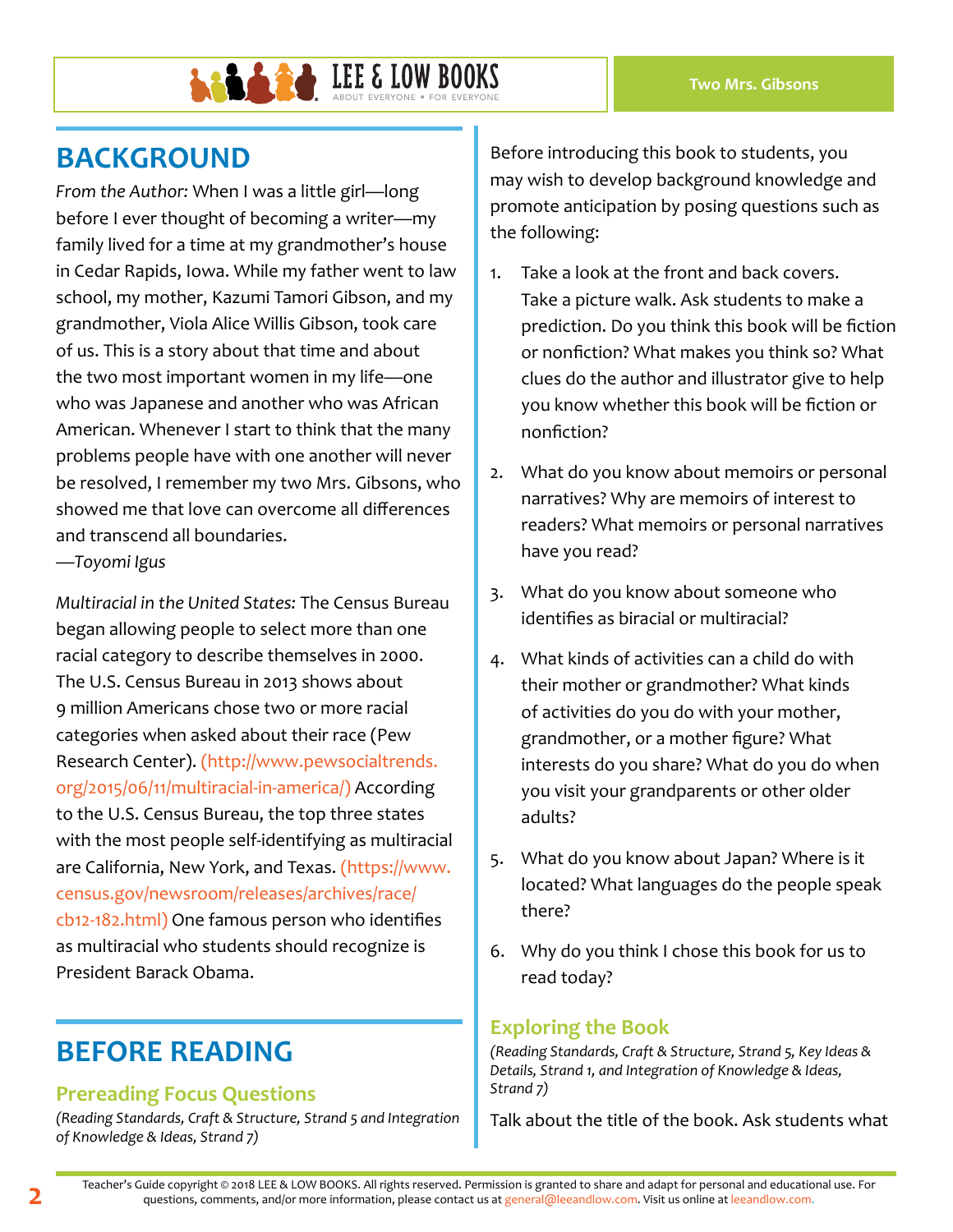#### **Two Mrs. Gibsons**

**LEE & LOW BOOKS** they think the title, Two Mrs. Gibsons, means. Then

ask them what they think this book will most likely be about and who the book might be about. What do they think might happen? What information do they think they might learn? What makes them think that?

Take students on a book walk and draw attention to the following parts of the book: front and back covers, title page, copyright page, dedications, illustrations, and author's note. Introduce the memoir to students with the author's note.

#### **Setting a Purpose for Reading**

*(Reading Standards, Key Ideas & Details, Strands 1–3)*

Have students read to find out who the two Mrs. Gibsons are in the author's life, how they can both be named "Mrs. Gibson," and what makes them unique and similar to each other. Tell students to read about what the author does while she spends time with her mother and grandmother. Encourage students to consider why the author, Toyomi Igus, would want to share this story with young people.

## **AFTER READING**

#### **Discussion Questions**

After students have read the book, use these or similar questions to generate discussion, enhance comprehension, and develop appreciation for the content. Encourage students to refer to passages and/or illustrations in the book to support their responses. **To build skills in close reading of a text, students should cite evidence with their answers.**

#### **Literal Comprehension**

*(Reading Standards, Key Ideas & Details, Strands 1 and 3)*

1. Who is the narrator of the story?

## **VOCABULARY**

*(Language Standards, Vocabulary Acquisition & Use, Strands 4–6)*

The story contains several content-specific and academic words and phrases that may be unfamiliar to students. Based on students' prior knowledge, review some or all of the vocabulary below. Encourage a variety of strategies to support students' vocabulary acquisition: look up and record word definitions from a dictionary, write the meaning of the word or phrase in their own words, draw a picture of the meaning of the word, create a specific action for each word, list synonyms and antonyms, and write a meaningful sentence that demonstrates the definition of the word.

### **CONTENT SPECIFIC**

chocolate, Tennessee, vanilla, Gifu, Japan, bearskin rug, Japanese, piano, spirituals, kimonos, trunk, hat pin, fireflies, napkins, cranes, chopsticks, American, blink of an eye, braid, forehead, turnip greens, dandelion greens, mustard greens, downfilled comforter

#### **ACADEMIC**

once, wrapped up, stroke, quiet, angry, prettiest, covered, shine, dress up, special, waist, fancy, pointy, garden, magical, glow, flock, flutter, curly, straight, pronounce, minister, common, listened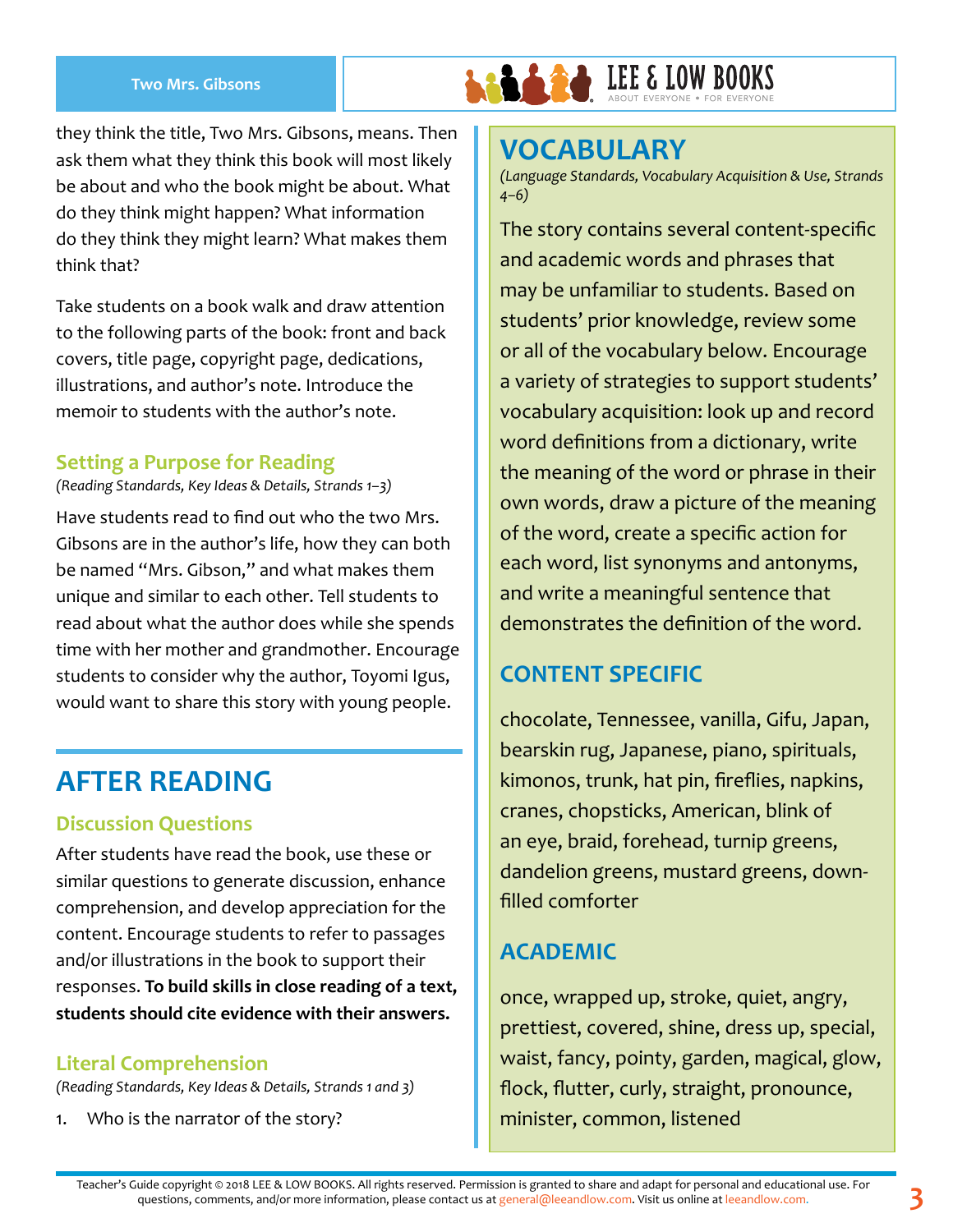# **LEE & LOW BOOKS**

### **Other LEE & LOW titles about grandmothers:**

- *The Wakame Gatherers* written by Holly Thompson, illus. by Kazumi Wilds (https:// www.leeandlow.com/books/the-wakamegatherers)
- *Sunday Shopping* written by Sally Derby, illus. by Shadra Strickland (https:// www.leeandlow.com/books/sundayshopping)
- *Grandma and me at the Flea/Los Meros Meros Remateros* written by Juan Felipe Herrera, illus. by Anita De Lucio-Brock (https://www.leeandlow.com/books/ grandma-and-me-at-the-flea-los-merosmeros-remateros)
- 2. What do the author's mother and grandmother have in common?
- 3. How does the author, Toyomi Igus, share and have fun with her mother? With her grandmother?
- 4. How does the author feel when she spends time with her mother? How does she feel when she spends time with her grandmother?
- 5. How does the author, Toyomi Igus, know when her grandmother is angry? How does she know when her mother is angry?
- 6. Which Mrs. Gibson should the author, Toyomi Igus, go to for a fast meal when she is very hungry?
- 7. How does the author feel when her grandmother makes a big braid that hangs down over her forehead?
- 8. What special names does the author, Toyomi Igus, have for the two Mrs. Gibsons in her life?

9. What lesson(s) do the mother and grandmother impart on the author, Toyomi Igus?

#### **Extension/Higher Level Thinking**

*(Reading Standards, Key Ideas & Details, Strands 2 and 3 and Craft & Structure, Strands 4 and 6)*

- 1. How would you describe the author's relationship with her mother? With her grandmother? How is this relationship similar to and different from your relationship with your mother or grandmother?
- 2. In addition to loving the author and her father, what else do the mother and grandmother have in common?
- 3. What does the author, Toyomi Igus, mean when she says her grandmother's hugs are "like being wrapped up in a great big fat bearskin rug?" What does she mean when she says her mother's hugs are "like being wrapped up in a light, down-filled comforter"?
- 4. How does each family member in the book show they care for another?
- 5. Why might the author's mother feel sad when she lets her daughter try on the kimonos?
- 6. What does the word "family" mean to the author, Toyomi Igus?
- 7. Challenge students to retell the story (or an event in the story) from the mother's or grandmother's point of view.
- 8. How would you describe the relationship between the mother and grandmother?
- 9. Why is it significant that the author realizes her mother and grandmother both love her and her father at the end of the story?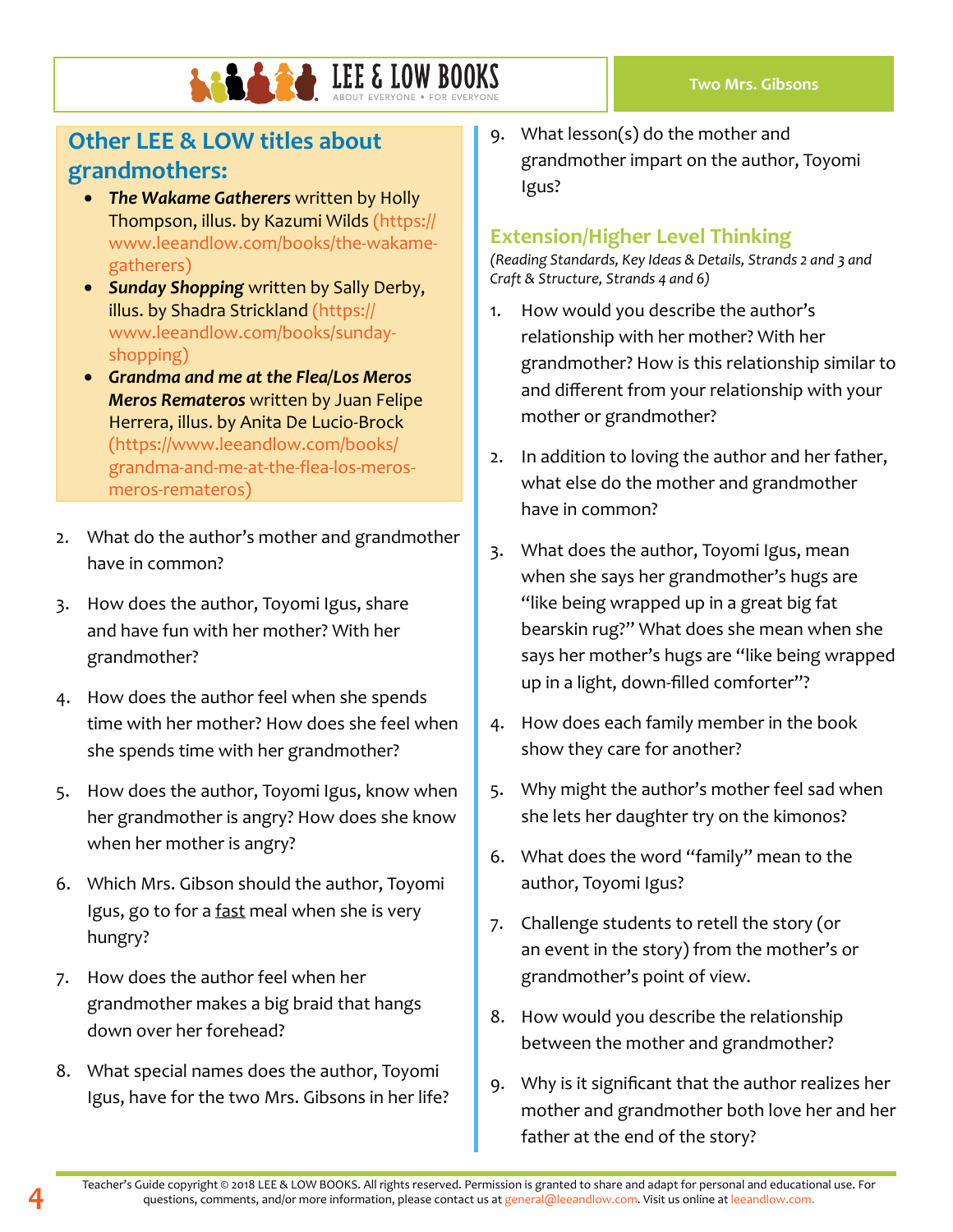#### **Two Mrs. Gibsons**

- 10. How do you think the author, Toyomi Igus, feels about being biracial?
- 11. Have students create a Venn diagram of the author's mother and grandmother comparing their similarities and differences.
- 12. Why does the author, Toyomi Igus, enjoy spending time with both her grandmother and mother?
- 13. Have students discuss the role grandparents play in children's lives. How does this story connect to your experiences with your own grandmother or grandfather?
- 14. Compare the author's family to your own family. How are the two families similar and different?
- 15. Have students brainstorm what might happen after the end of the story.
- 16. How does this story celebrate mothers, grandmothers, and other special women in our lives?

#### **Reader's Response**

*(Writing Standards, Text Types & Purposes, Strands 1 and 2 and Production & Distribution of Writing, Strands 4–6)*

Use the following questions and writing activities to help students practice active reading and personalize their responses to the book. Suggest that students respond in reader's response journals, essays, or oral discussion. You may also want to set aside time for students to share and discuss their written work.

1. Imagine this weekend, you are spending the day at the author's home. Which Mrs. Gibson would you rather spend time with? What do you want to learn more about or how to do?

2. Write a letter to your own mother, grandmother, or mother figure asking if you could spend time with her and suggesting some activities you might share.

**ARRIVE & LOW BOOKS** 

- 3. Describe your mother, grandmother, or mother figure in as much detail as possible. What does she like to do? What kind of music or games does she like? What is her favorite food?
- 4. Which parts of Toyomi Igus's life story do you connect with the most? Why?
- 5. What can you learn about family diversity and family structures from this book?
- 6. The author, Toyomi Igus, gains a greater understanding of her mother and grandmother and cultural heritage while living in the same house. Describe an experience that helped you better understand something about yourself or your family.

#### **ELL Teaching Activities**

*(Speaking & Listening Standards, Comprehension & Collaboration, Strands 1–3 and Presentation of Knowledge & Ideas, Strands 4–6)*

*(Language Standards, Vocabulary Acquisition & Use, Strands 4–6)*

These strategies might be helpful to use with students who are English Language Learners.

- 1. Assign ELL students to partner-read the story with strong English readers/speakers. Students can alternate reading between pages, repeat passages after one another, or listen to the more fluent reader.
- 2. Have each student write three questions about the story. Then let students pair up and discuss the answers to the questions.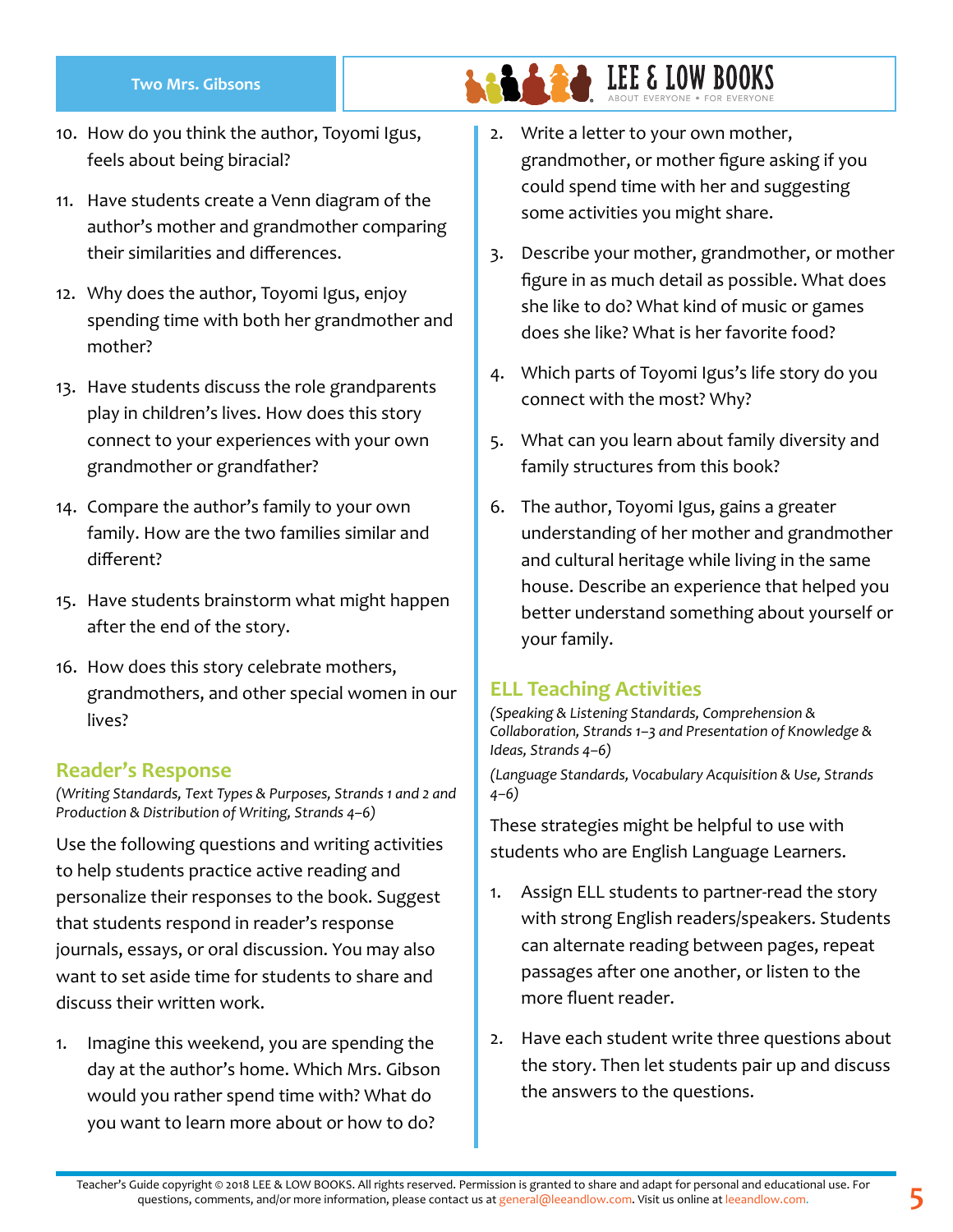3. Depending on students' level of English proficiency, after the first reading:

• Review the illustrations in order and have students summarize what is happening on each page, first orally, then in writing.

• Have students work in pairs to retell either the plot of the story or key details. Then ask students to write a short summary, synopsis, or opinion about what they have read.

- 4. Have students give a short talk about what they admire about the author's grandmother or mother in the story. Alternatively, students can describe what they admire about their mother, grandmother, or relative in their families.
- 5. The book contains several content-specific and academic words that may be unfamiliar to students. Based on students' prior knowledge, review some or all of the vocabulary. Expose English Language Learners to multiple vocabulary strategies. Have students make predictions about word meanings, look up and record word definitions from a dictionary, write the meaning of the word or phrase in their own words, draw a picture of the meaning of the word, list synonyms and antonyms, create an action for each word, and write a meaningful sentence that demonstrates the definition of the word.

## **INTERDISCIPLINARY ACTIVITIES**

*(Introduction to the Standards, page 7: Student who are college and career ready must be able to build strong content knowledge, value evidence, and use technology and digital media strategically and capably)*

Use some of the following activities to help students integrate their reading experiences with

other curriculum areas. These can also be used for extension activities, for advanced readers, and for building a home-school connection.

#### **Writing**

*(Reading Standards, Integration of Knowledge & Ideas, Strands 7 and 9)*

*(Writing Standards, Text Types & Purposes, Strands 1 and 2 and Production & Distribution of Writing, Strands 5 and 6)*

- 1. In a paragraph, describe what it means to be biracial or multiracial. What might be some challenges for a family with biracial or multiracial family members? What are the benefits for a family with biracial or multiracial family members?
- 2. What makes your family unique? What activities do you do or interests do you share with one member in your family? Describe a time you spent with a family member in your life and why that memory is special to you.
- 3. Have students create a Venn diagram of the author's and their own family. Then in two paragraphs, ask students to compare how the author's family is similar to and different from their own family.
- 4. Encourage students to think about the themes in the book and the future relationship between the author and her mother and grandmother. In a letter, students should persuade you about why you should use this book to celebrate or commemorate a specific holiday that they think best fits with one or more themes or topics in this book. For example, why would this book be great for Mother's Day?
- 5. Have students imagine they are the author, Toyomi Igus, as a child. Write a thank you letter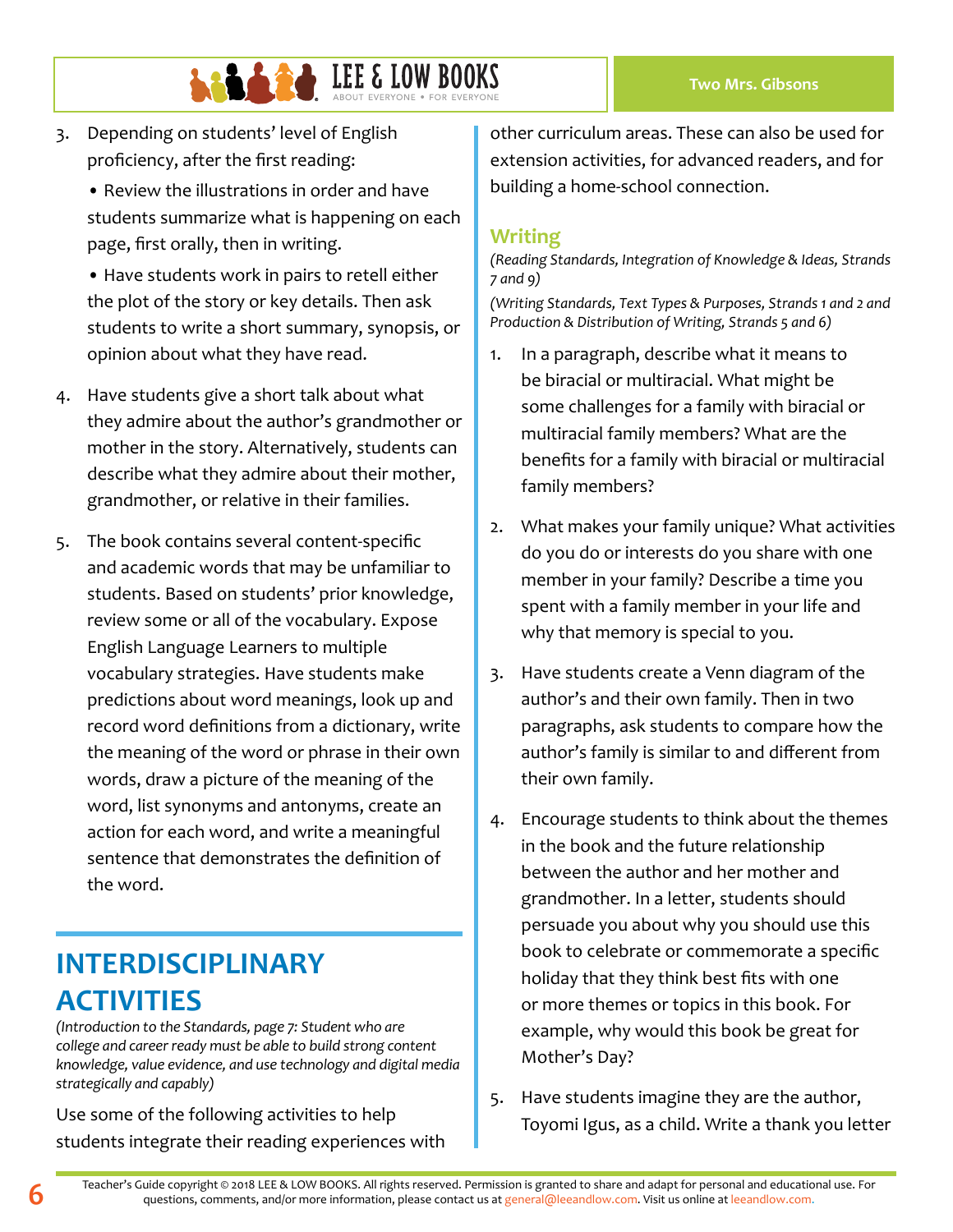#### **Two Mrs. Gibsons**

**ARA ALEE & LOW BOOKS** 

to her mother or grandmother for her help, actions, or advice.

- 6. Ask students to write a letter to their mother, grandmother, or mother figure in their life. Review the structure and tone of a friendly letter. Students should describe what they admire about this person and include questions to learn more about them.
- 7. Ask students to reflect on ways their school involves and celebrates families. What could their school do to recognize the diversity of families and family structures? In a letter to their principal or in a letter to the editor to their school newspaper, encourage students to present ways that foster family and community pride at school.

#### **Social Studies**

*(Reading Standards, Integration of Knowledge & Ideas, Strands 7 and 9)*

*(Writing Standards, Text Types & Purposes, Strand 2 and Production & Distribution of Writing, Strands 5 and 6)*

*(Speaking & Listening Standards, Comprehension & Collaboration, Strands 1–3 and Presentation of Knowledge & Ideas, Strand 4)*

- 1. The author, Toyomi Igus, is biracial and her mother is from Japan. Learn more about the country where her mother was born. Help students locate Japan on a world map or globe. On which continent is Japan located? Which bodies of water border Japan? Which countries are nearest to Japan? What is the capital of the country? What languages are spoken there? How many people live in Japan? Who are some famous people from Japan?
- 2. If any student in the class is biracial or multiracial or has family members who are and would be comfortable talking about their

families, ask them to tell their classmates about their particular experiences.

#### **English Language Arts**

*(Reading Standards, Key Ideas & Details, Strands 2 and 3 and Integration of Knowledge & Ideas, Strand 9)*

*(Writing Standards, Text Types & Purposes, Strands 2 and 3 and Production & Distribution of Writing, Strands 5 and 6)*

*(Language Standards, Conventions of Standard English, Strand 1)*

*(Speaking & Listening Standards, Comprehension & Collaboration, Strands 1–3 and Presentation of Knowledge & Ideas, Strand 4)*

- 1. Read another book about multiracial families, including *Bringing Asha Home,* [\(https://www.](https://www.leeandlow.com/books/2367) [leeandlow.com/books/2367\)](https://www.leeandlow.com/books/2367) *Marisol McDonald Doesn't Match,* ([https://www.leeandlow.com/](https://www.leeandlow.com/books/2769) [books/2769\)](https://www.leeandlow.com/books/2769) *Pop Pop and Grandpa,* [\(https://](https://www.leeandlow.com/books/2617) [www.leeandlow.com/books/2617\)](https://www.leeandlow.com/books/2617) *The Wakame Gatherers*, [\(https://www.leeandlow.com/](https://www.leeandlow.com/books/2901) [books/2901](https://www.leeandlow.com/books/2901)) and *The Story I'll Tell.* ([https://](https://www.leeandlow.com/books/2909) [www.leeandlow.com/books/2909\)](https://www.leeandlow.com/books/2909) These are other stories about biracial or multiracial children and families. As students reflect on these stories, ask them to compare how each family feels about what makes their families unique and special. What does each story reveal about the bonds of family?
- 2. As the author, Toyomi Igus, compares her mother and grandmother, she uses adjectives and their antonyms. Review or teach students that antonyms are two words that have the opposite meaning from each other. Have students make a T-chart of all the adjectives the author uses to describe her grandmother in one column and the antonym the author uses to describe her mother in the other column. With this list of adjectives, encourage students to use them in a short paragraph on a topic of their choice. Remind students that adjectives can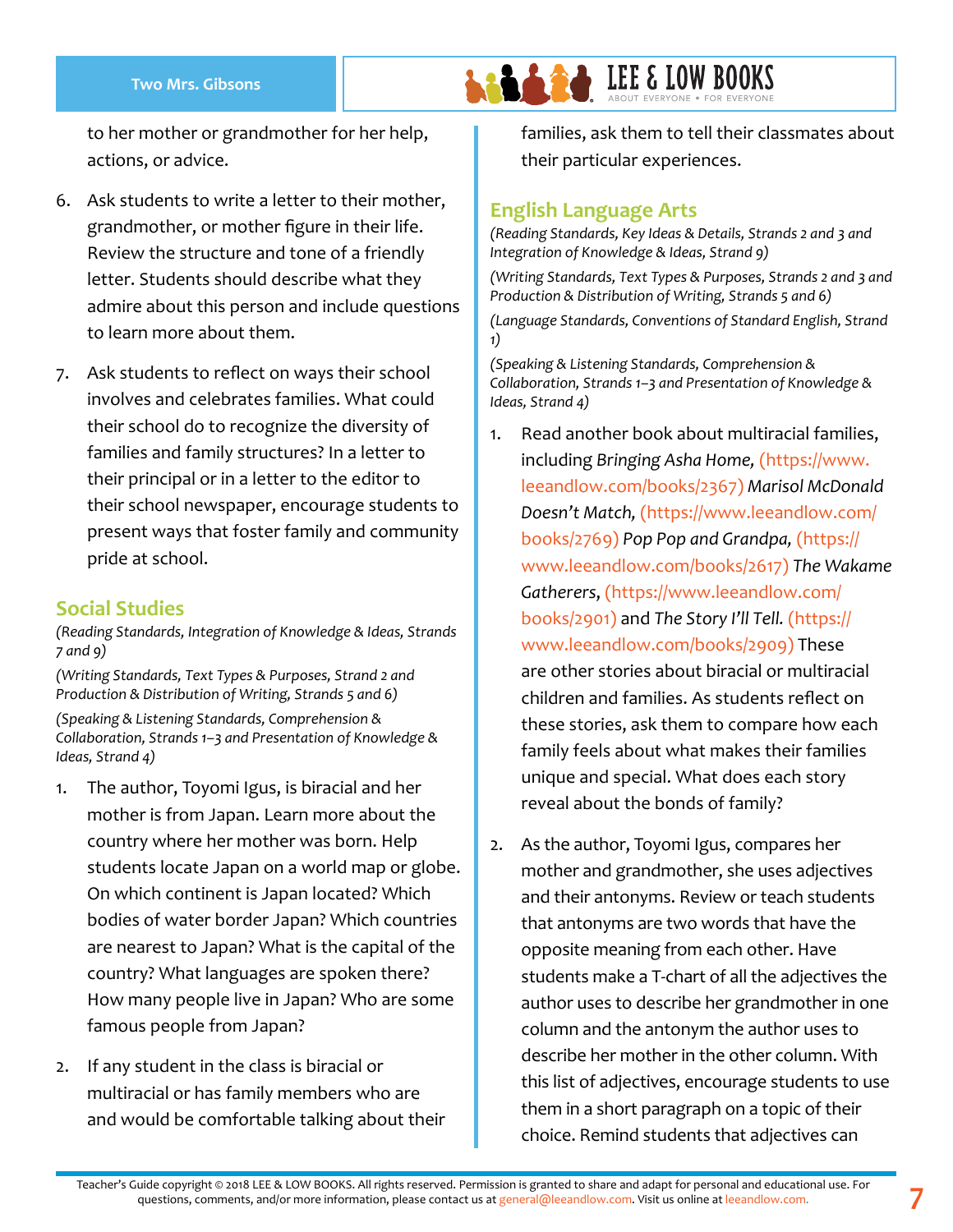**SALE & LOW BOOKS** 

help writers add more detail to their writing and make their writing more interesting.

#### **School-Home Connection**

*(Writing Standards, Text Types & Purposes, Strands 2 and Production & Distribution of Writing, Strands 5 and 6)*

*(Speaking & Listening Standards, Comprehension & Collaboration, Strands 1–3 and Presentation of Knowledge & Ideas, Strand 4)*

- 1. Encourage students to draw a family portrait of their own families. Ask for volunteers to share their pictures with the group and name the people shown. Alternatively, have your students bring in a copy of a family photograph to share with the class. Students can write about these photographs and post them in the classroom.
- 2. The author, Toyomi Igus, and her mother make paper cranes together. Have students create their own paper cranes. For construction instructions, try the basic crane from the Origami Resource Center. [\(http://www.origami](http://www.origami-resource-center.com/paper-crane.html)[resource-center.com/paper-crane.html\)](http://www.origami-resource-center.com/paper-crane.html) Challenge students to make cranes of different sizes and using different types of paper.
- 3. In the story we learn how two women can both be named "Mrs. Gibson." Ask students to interview their parents, grandparents, or guardians about their own first or last name. What does the name mean? Is there a special reason why their names were chosen for them? Encourage students to write down any family story, personal connection, or history behind their own names. Students may ask their families and write about their first, middle, last names, or nicknames. If guardians do not know the origins, meanings of, or story behind the child's name, they can look online to learn about the name at sites such as Behind the

Name, (<http://www.behindthename.com/>) Ancestry, [\(http://www.ancestry.com/learn/](http://www.ancestry.com/learn/facts) [facts\)](http://www.ancestry.com/learn/facts) or the Surname Database. ([http://www.](http://www.surnamedb.com/) [surnamedb.com/\)](http://www.surnamedb.com/)

- 4. Have students research and select a recipe from Japan. Encourage students to try to make this recipe at home (with adult supervision) and bring it to class to share with classmates at a classroom food festival. Have students write down their recipes to include in a class recipe book. For easy snack ideas, start with PBS Kids. [\(http://www.pbs.org/food/cuisine/japanese/\)](http://www.pbs.org/food/cuisine/japanese/)
- 5. Have students bring and share a recipe that is special to their families. For what occasion do they make this dish? What is the story or history behind the dish? Does the dish have any special cultural, religious, or holiday significance? Have students write and illustrate their recipes' ingredients and steps. Include each student's recipe in a class cookbook and make copies of the book for students to take home.

If time allows, have a classroom potluck. Encourage students to bring in their dishes to present to and enjoy with classmates.

- 6. Ask students to interview family members to determine their own heritage, and encourage students to think about how their heritage is reflected in their daily lives. How does it influence the language(s) you speak? The foods you eat? The holidays you celebrate? and so on. Have students write a short essay about what they found out and how their family background makes them special and unique.
- 7. Encourage students to create a family tree of their own families including extendedfamily members and anyone they identify as being a part of their family.